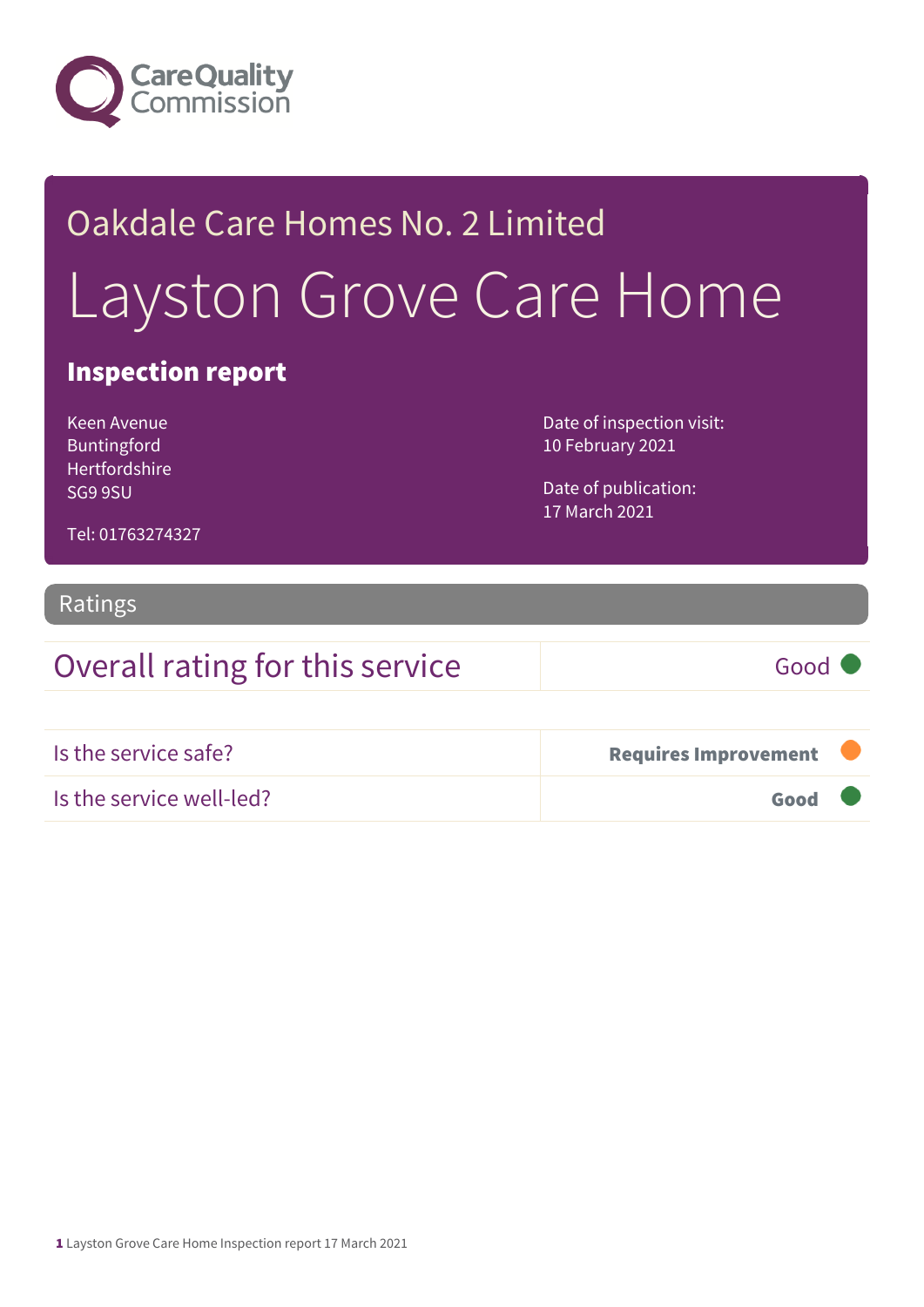## Summary of findings

### Overall summary

#### About the service

Layston Grove Care Home is a care home providing accommodation for up to 66 people older people, some of whom are living with dementia. At the time of the inspection there were 26 people living at the home.

People's experience of using this service and what we found

At the last inspection, the service was failing to ensure people's safety was promoted and did not have effective governance systems. As a result, there was found to be a breach of regulation 12 (Safe care and treatment).

At this inspection we found that the required improvements had been found and systems implemented to address the shortfalls had been effective.

People felt safe and told us the staff were kind and friendly. Relatives felt the staff team were very good. People's safety and welfare was monitored. If an incident or concern arose, the management team identified and resolved it. Incident, events and unexplained injuries were recorded and investigated. Where needed, incidents were reported appropriately.

People were treated with dignity and respect. People and staff had developed positive relationships and staff knew people well. Care plans were detailed giving staff the appropriate information to meet people's needs.

Records were reviewed to help ensure people's needs had been met. Staffing was monitored to help ensure staffing numbers were effective.

Staff felt they had enough training and support to do their role and found the leadership of the management team to be good. Training relating to infection control and COVID-19 had been delivered. Staff knew how to reduce the risk of transmission of COVID-19. However, we found that staff did not always work safely in relation to COVID-19. The registered manager advised that additional training was scheduled following the inspection to address this.

Medicines were now managed safely, and these were checked through an audit system.

Governance systems to monitor and identify concerns had been developed and these had been effective as the issues found at the last inspection had been addressed.

#### Rating at last inspection

The last rating for this service was Requires Improvement (published 15 May 2019) and there was a breach of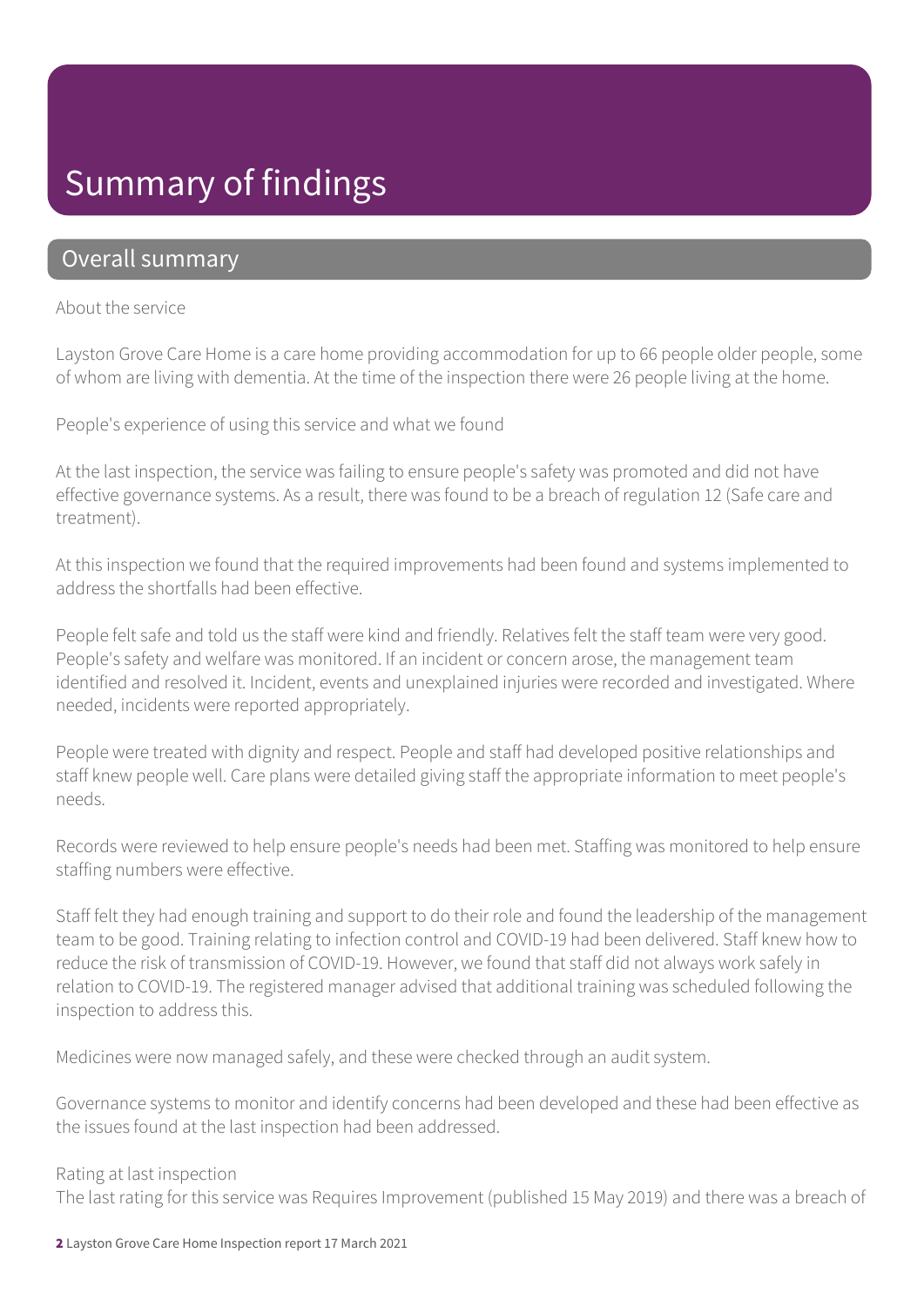regulation. The provider sent us an action plan stating how they would make the required improvements.

#### Why we inspected

We carried out an unannounced comprehensive inspection of this service on 09 April 2019. A breach of legal requirement was found. The provider completed an action plan after the last inspection to show what they would do and by when to improve safe care and treatment.

We undertook this focused inspection to check they had followed their action plan and to confirm they now met legal requirements. This report only covers our findings in relation to the Key Questions Safe and Wellled which contain those requirements.

The ratings from the previous comprehensive inspection for those key questions not looked at on this occasion were used in calculating the overall rating at this inspection. The overall rating for the service has changed from Requires Improvement to Good. This is based on the findings at this inspection.

We looked at infection prevention and control measures under the safe key question. We look at this in all care home inspections even if no concerns or risks have been identified. This is to provide assurance that the service can respond to coronavirus and other infection outbreaks effectively.

Please see the safe section of this full report. You can read the report from our last comprehensive inspection, by selecting the 'all reports' link for Layston Grove Care Home on our website at www.cqc.org.uk.

#### Follow up

We will continue to monitor information we receive about the service until we return to visit as per our reinspection programme. If we receive any concerning information we may inspect sooner.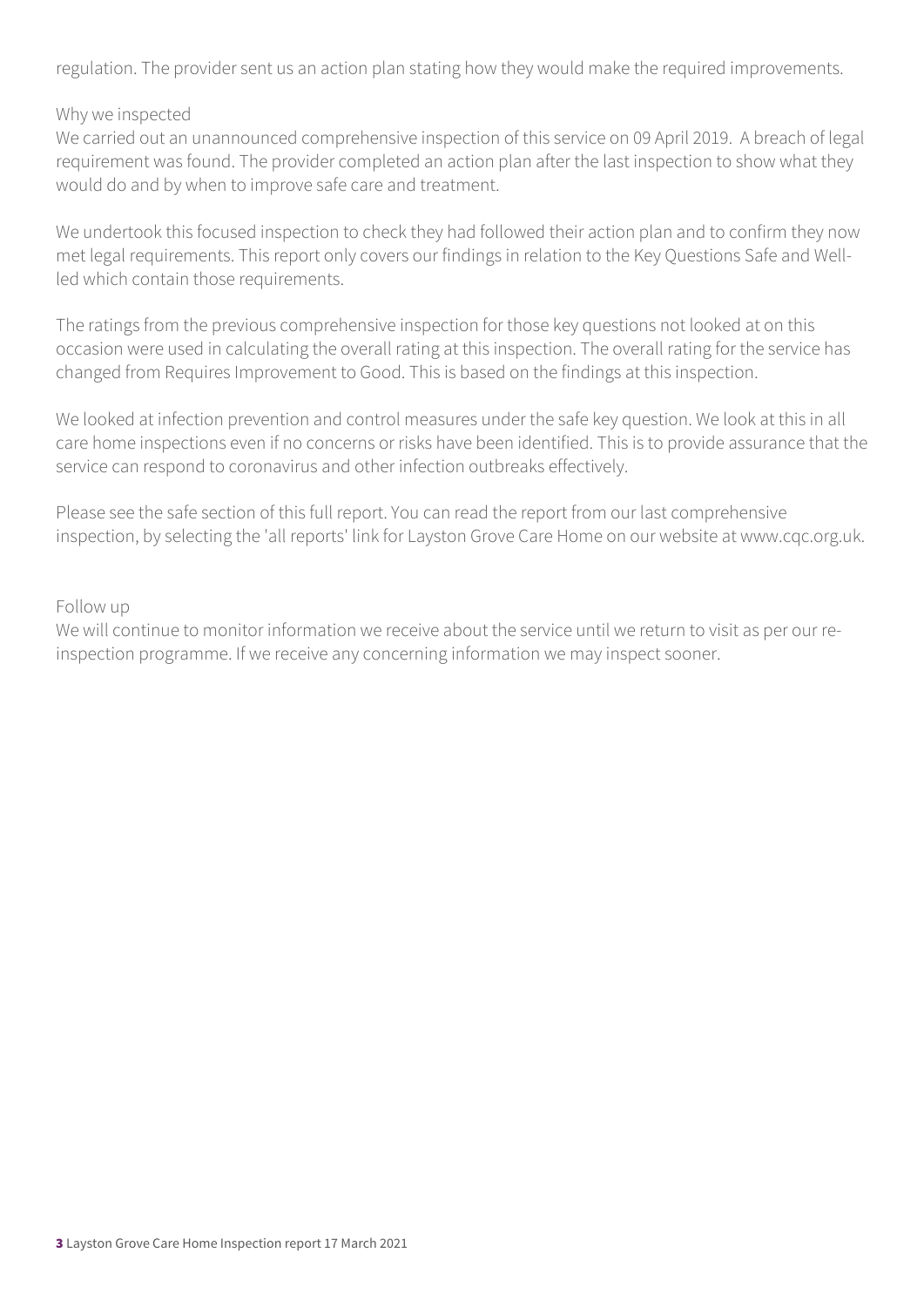### The five questions we ask about services and what we found

We always ask the following five questions of services.

| Is the service safe?            | <b>Requires Improvement</b> |
|---------------------------------|-----------------------------|
| The service was not always safe |                             |
| Is the service well-led?        | Good                        |
| The service was well led        |                             |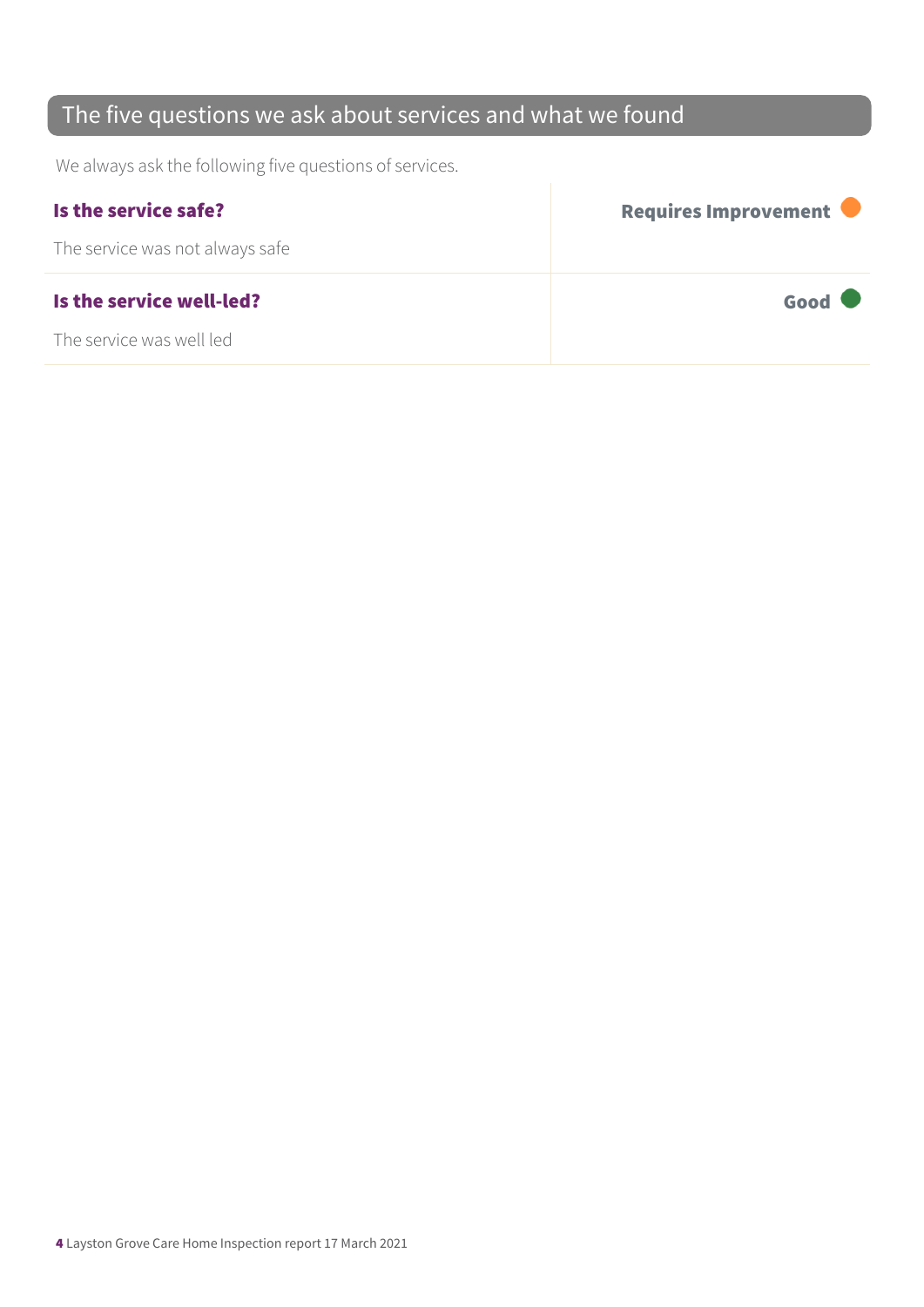

# Layston Grove Care Home Detailed findings

# Background to this inspection

#### The inspection

This was a focused inspection to check whether the provider had made the required improvements following the last inspection. We will assess all of the key questions at the next comprehensive inspection of the service.

As part of this inspection we looked at the infection control and prevention measures in place. This was conducted so we can understand the preparedness of the service in preventing or managing an infection outbreak, and to identify good practice we can share with other services.

#### Inspection team

This inspection was undertaken by two inspectors and an assistant inspector. The assistant inspector made calls to relatives and staff.

#### Service and service type

Layston Grove Care Home is a 'care home'. People in care homes receive accommodation and nursing or personal care as a single package under one contractual agreement. CQC regulates both the premises and the care provided, and both were looked at during this inspection.

The service had a manager who was registered with the Care Quality Commission. This means that they and the provider are legally responsible for how the service is run and for the quality and safety of the care provided.

#### Notice of inspection

We gave five minutes notice so we could clarify the services COVID-19 Personal Protective Equipment (PPE) practice for visiting professionals and identify persons who were shielding so we could respond accordingly.

#### What we did before inspection

We reviewed information we had received about the service since the last inspection. We sought feedback from the local authority and professionals who work with the service. We did not request a provider information return. This is information providers are required to send us with key information about their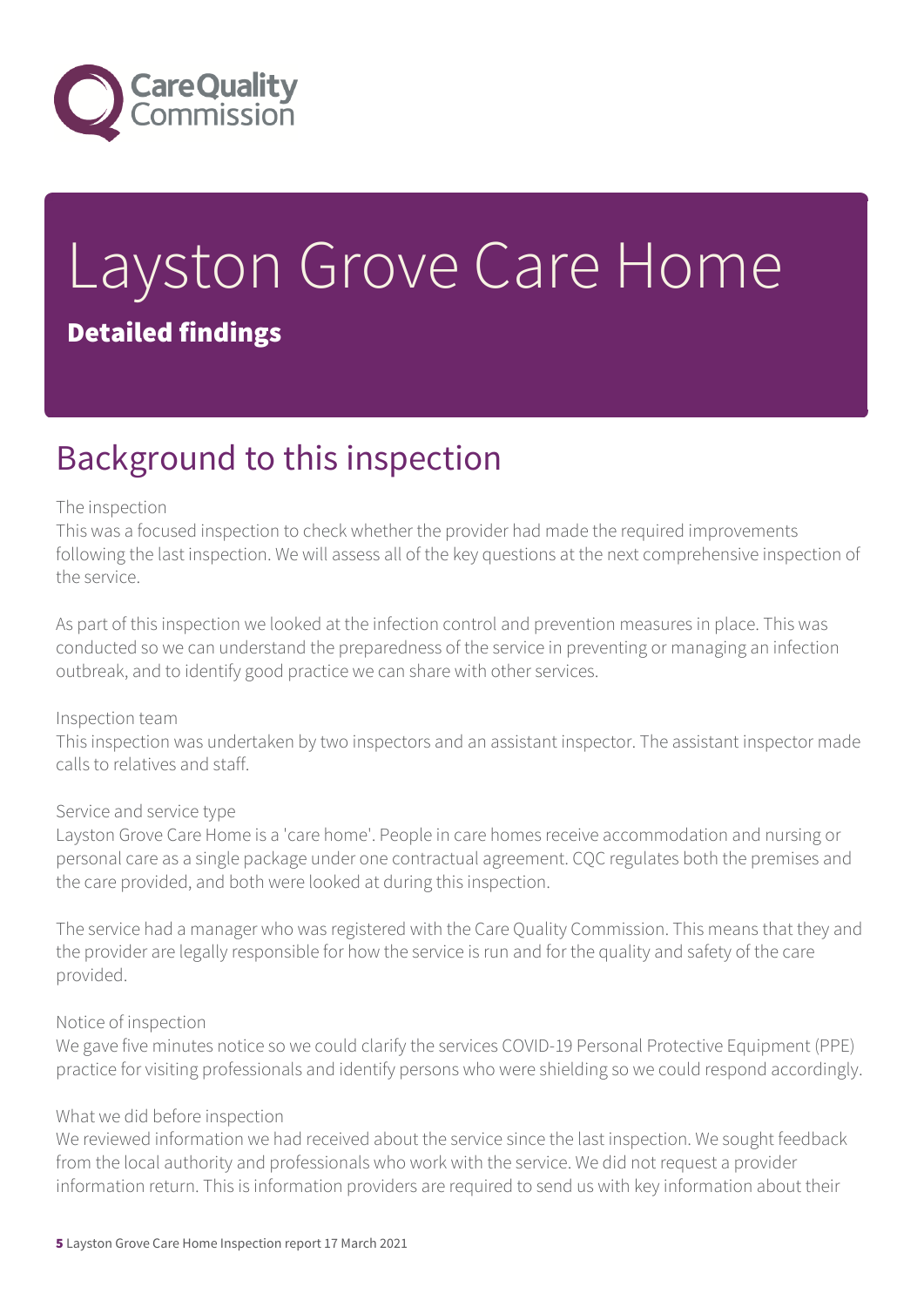service, what they do well, and improvements they plan to make. This information helps support our inspections. We used all of this information to plan our inspection. We had requested information from the provider prior to the inspection and this information was used as part of the inspection plan.

#### During the inspection

We spoke with seven members of staff and the registered manager. We spoke with three people who used the service and received feedback from five relatives. We spoke with visiting health care professionals. We contacted the local authority for their feedback.

We used the Short Observational Framework for Inspection (SOFI). SOFI is a way of observing care to help us understand the experience of people who could not talk with us.

#### After the inspection

We continued to seek clarification from the provider to validate evidence found.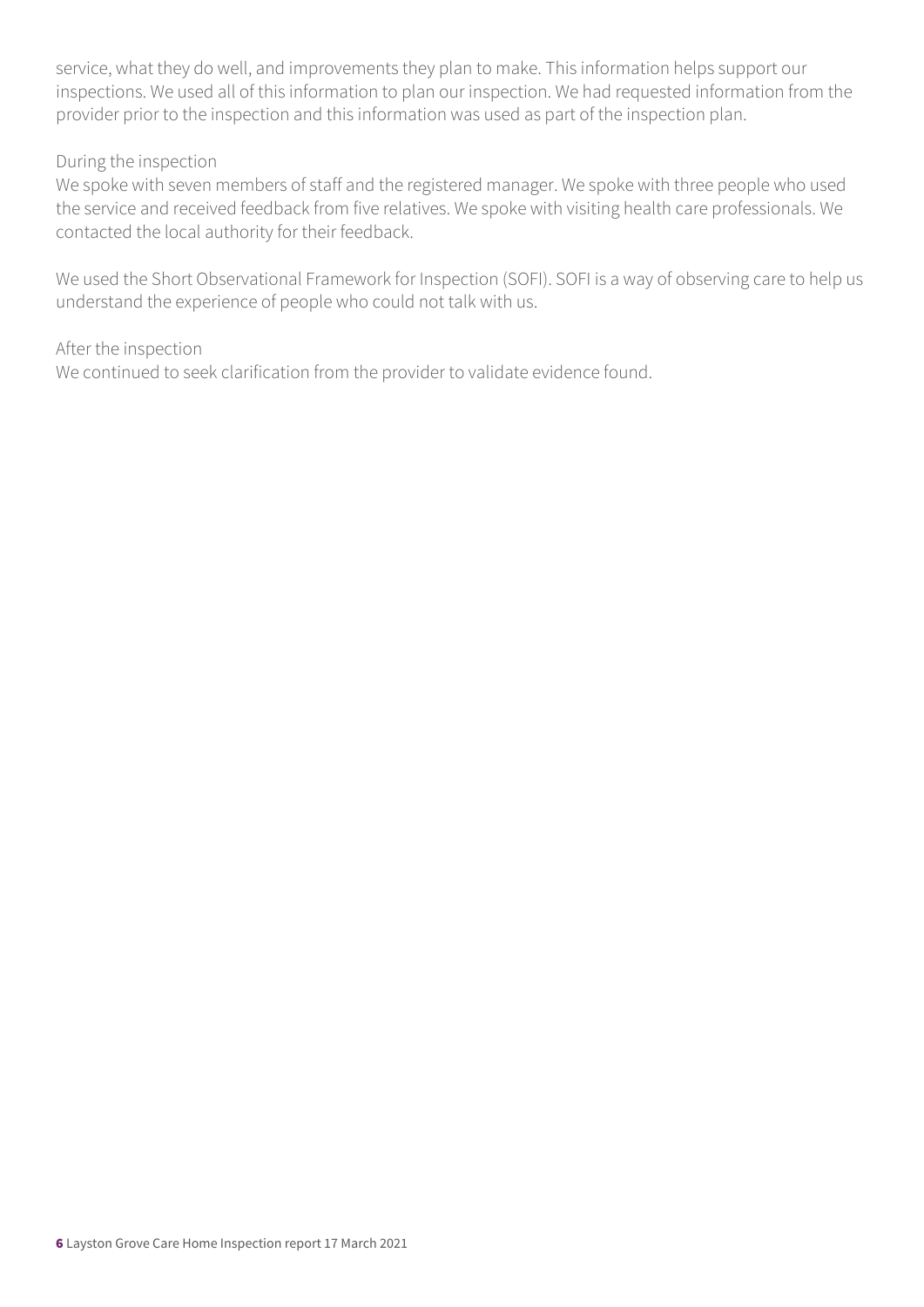### Is the service safe?

# Our findings

Safe – this means we looked for evidence that people were protected from abuse and avoidable harm.

At the last inspection this key question was rated as Requires Improvement. At this inspection we found that the rating has remained the same.

This meant some aspects of the service were not always safe and there was limited assurance about safety. There was an increased risk that people could be harmed.

Assessing risk, safety monitoring and management

● At the last inspection, the provider failed to ensure people were protected from the risk of harm. This was a breach of regulation 12 (Safe Care and Treatment) of the Health and Social Care Act 2008 (Regulated Activities) Regulations 2014.

There was enough improvement and the provider was no longer in breach of regulation 12.

● People told us they felt safe. Relatives also told us they felt people were safe. One relative said, "Yes I do think she is safe, very safe. I am happy with her there. Because the service keeps me in the loop of knowing what's going on." Another relative when asked if they felt people were safe said, " Yes I do get this impression, I think it's because she wasn't safe at home, and I have the utmost confidence, for her health, welfare and safety."

● Most staff told us the registered manager was regularly around the home checking staff were working safely.

● People had individual risk assessments. Staff were aware of people's individual risks. For example, one staff member told us how a person needed to have their drinks when in bed.

● Staff told us they had attended fire training and fire drills. Some staff were able to confidently explain what to do in the event of a fire, however two staff members needed more prompting to explain what would be needed but they did know that people had personal emergency evacuation plans (PEEPS). Records showed that staff had attended fire and evacuation drills.

● Where people had a history of falls, we saw that there were actions taken to help reduce the risk of a reoccurrence. One relative said, "She has had a couple of little tumbles and falls but the service have always called me and told me."

- Accident and incident analysis was completed each month to help identify themes and trends.
- Pressure care was managed safely. Records showed that people were supported to reposition when needed and pressure relieving equipment was in place and checked.

Systems and processes to safeguard people from the risk of abuse

● At our last inspection we found that systems to monitor, report and investigate unexplained injuries were not robust.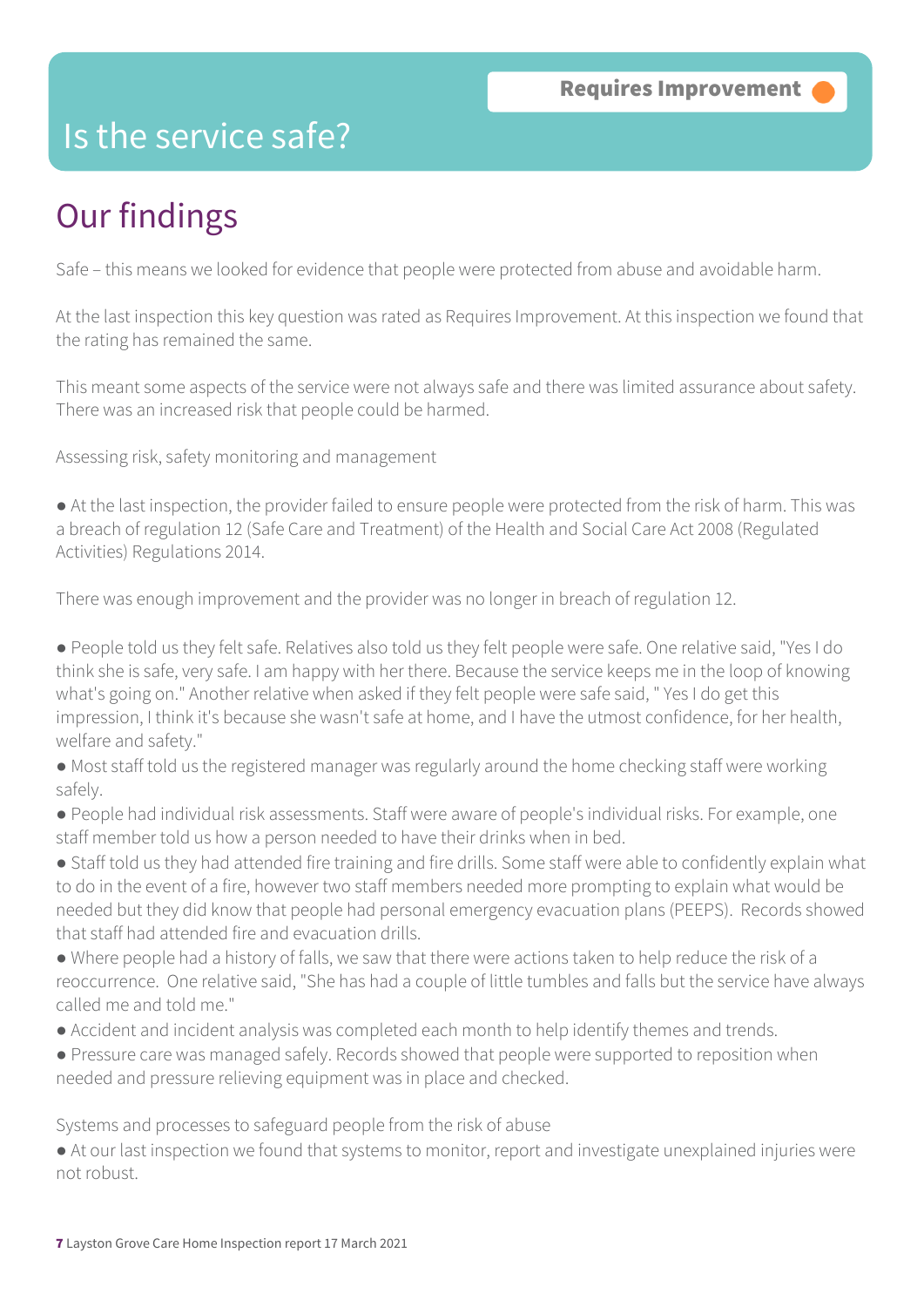● At this inspection we found that systems in place recorded unexplained injuries and a member of the management team completed an investigation. Safeguarding incidents were reported to us when needed and to the local authority safeguarding team.

Preventing and controlling infection

● We were assured that the provider was preventing visitors from catching and spreading infections.

● We were somewhat assured that the provider was meeting shielding and social distancing rules. People who were shielding had isolation posters which caused confusion. Social distancing was not adhered to when people used communal areas. Chairs were positioned next to each other. Staff need to be clear about who needs to shield and how this is done.

● We were assured that the provider was admitting people safely to the service.

● We were not assured that the provider was using PPE effectively and safely. Staff training had been completed. Staff were wearing masks in communal area, apron and gloves for care delivery. However, when removing PPE, no handwashing observed. Staff were transporting crockery from an isolation room without gloves. Donning and doffing training had been completed and this was being refreshed following inspection feedback.

- We were assured that the provider was accessing testing for people using the service and staff.
- We were assured that the provider was promoting safety through the layout and hygiene practices of the premises.

● We were not assured that the provider was making sure infection outbreaks can be effectively prevented or managed. Staff did not always work in line with best practice. They did not always wash their hands in between tasks.

● We were assured that the provider's infection prevention and control policy was up to date.

We have also signposted the provider to resources to develop their approach.

Following the inspection, the registered manager told us they had discussed the concerns in handover and arranged for additional training.

#### Using medicines safely

- ●Records were accurately maintained for medicines and they were stored securely.
- Medicine audits were completed, and staff training was carried out.
- A sample of medicines checked showed that the quantities matched the records held.

#### Staffing and recruitment

● People told us they were comfortable and had what they needed. Relatives did not raise any concerns about staffing. The registered manager told us that only one staff member was currently off work, everyone else had returned from an isolation period.

● People looked well cared for. One relative said, "Very pleased with the service, they have been very good, and rang me and told me what's going on with my family member. She has had COVID-19, GP has been in, and he has been good. She was poorly. Taken good care of her and kept me informed all the way."

● Another relative said, "I think the service is very good and fair degree of feedback, albeit I appreciate there are difficulties now with COVID. My relative is healthy, well fed and well looked after, and she appreciates that. My relative said staff don't just treat me well. People treat me with love."

● Staff told us that in general, staffing levels had improved, and they had time to spend with people. One staff member said, "I feel that we have enough staff now. But when COVID-19 first hit staffing was a massive issue. I wouldn't say it impacted on people's safety, but quality of care yes. People waiting too long for pad changes mainly. There wasn't enough staff to go around and do everything that needed to be done. You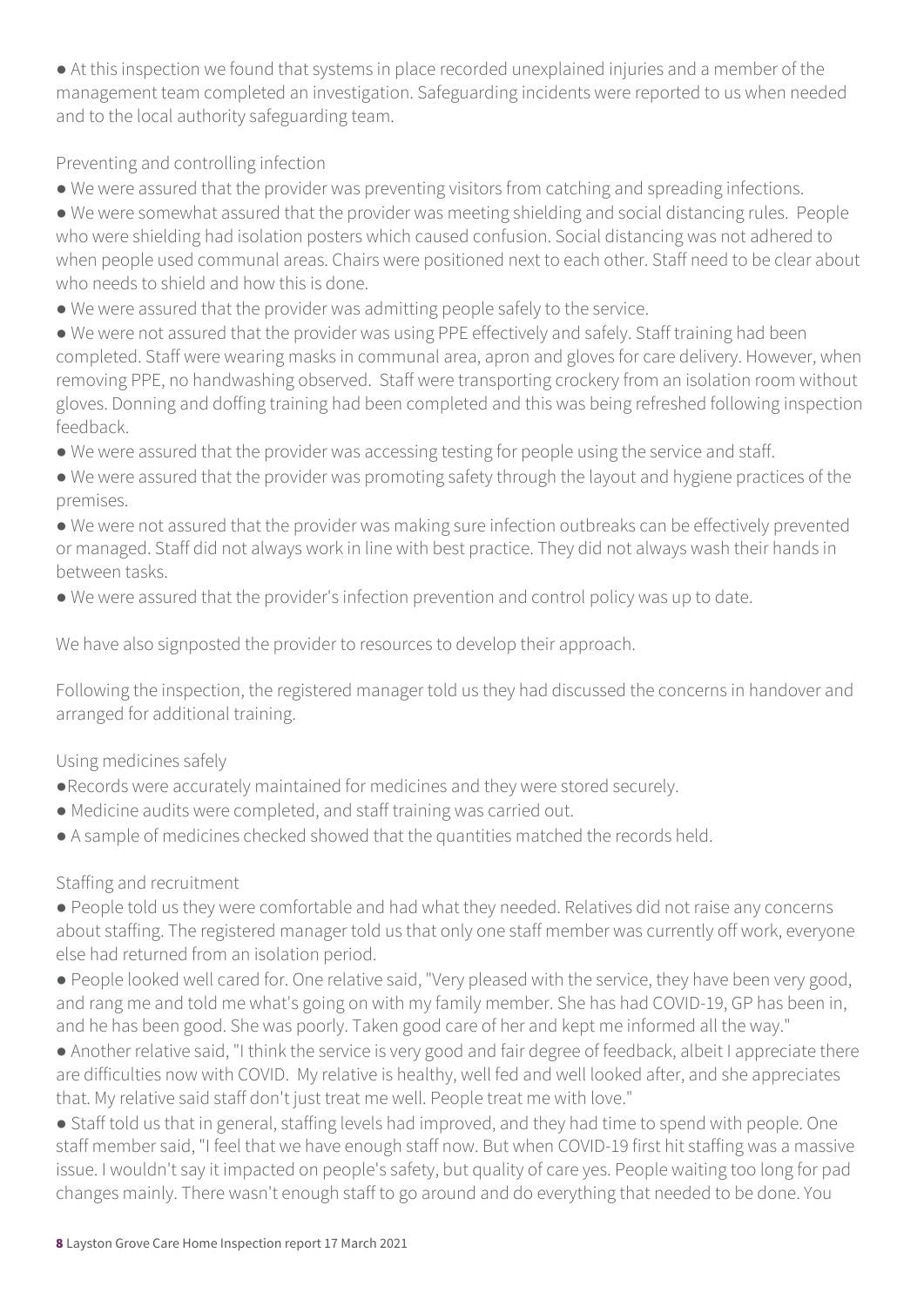would be helping someone else and planned to do one thing and getting a call to do another thing. The company tried to get extra staff and employed agency staff which helped. Not so much agency staff needed recently."

- People were assisted promptly when they used their call bells.
- We saw that there were enough staff available to meet people's needs and maintain cleaning tasks.

● Staff told us training and supervisions were ongoing. The registered manager explained that some training refreshers were behind due to an outbreak of COVID-19, but this was rescheduled. The training matrix showed that progress was being made.

Learning lessons when things go wrong

- Staff meetings included information about events and updates that staff needed to be aware of. For example, infection control updates and reminders.
- Staff felt the management team kept them informed and they had enough information to carry out their roles well.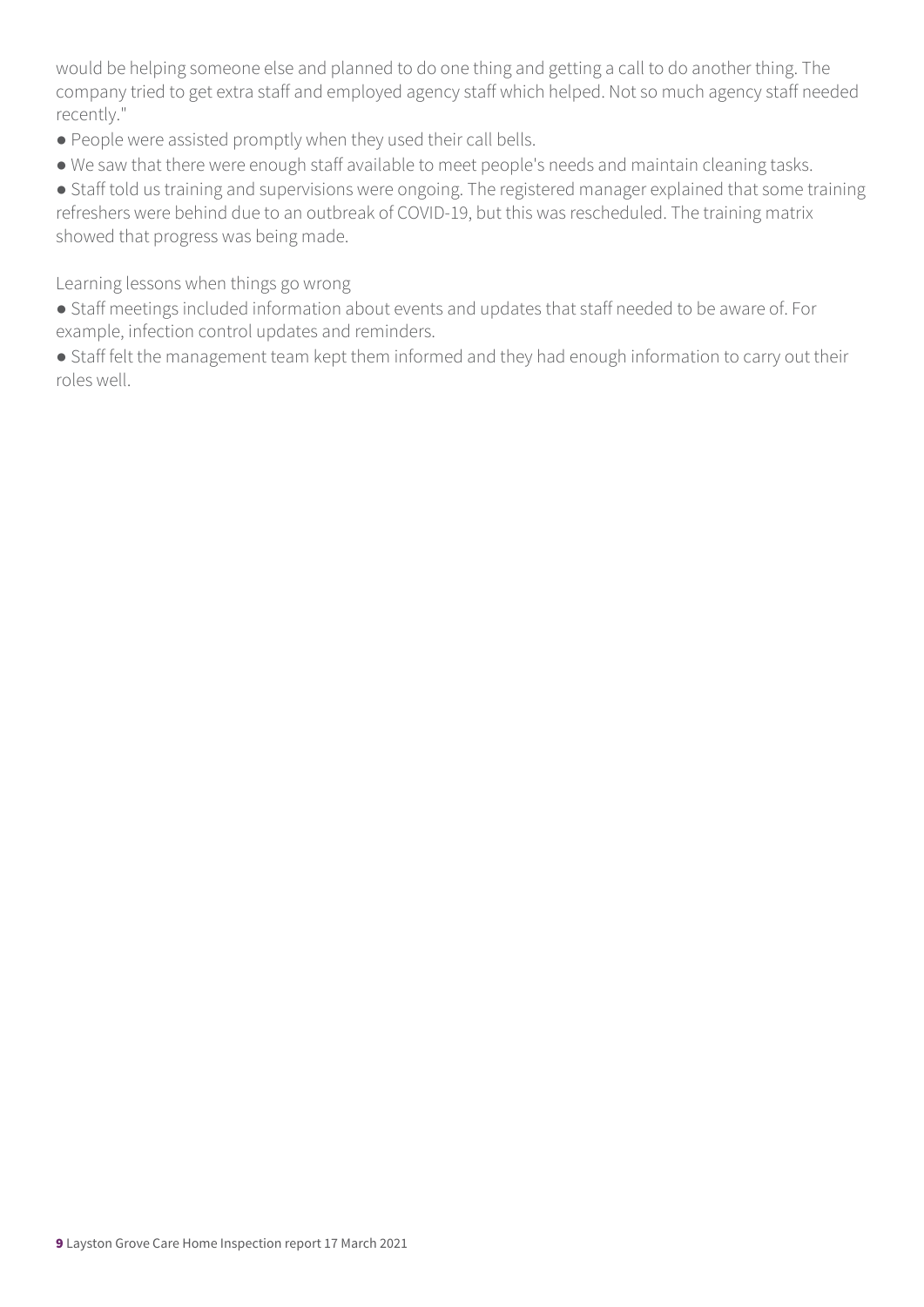### Is the service well-led?

# Our findings

Well-Led – this means we looked for evidence that service leadership, management and governance assured high-quality, person-centred care; supported learning and innovation; and promoted an open, fair culture.

At the last inspection this key question was rated as Requires Improvement. At this inspection the rating has improved to Good.

This meant the service was consistently managed and well-led. Leaders and the culture they created promoted high-quality, person-centred care.

Promoting a positive culture that is person-centred, open, inclusive and empowering, which achieves good outcomes for people and Engaging and involving people using the service, the public and staff, fully considering their equality characteristics, Continuous learning and improving care

- Staff feedback about the registered manager was mainly positive. Most staff felt they were supportive and demonstrated leadership where needed.
- The management had worked on addressing the areas of concern in the home and learned from previous concerns. Systems had been put in place to reduce the risk of reoccurrences.
- People and their relatives told us they were happy with the care they received. One relative said, " I think it is the most wonderful place, and couldn't praise it more highly. The staff are wonderful and my relative is happy there. The staff are very, very caring. Having said I haven't been there. I will speak to carers over the phone, face time each day."
- We saw that throughout the visit people were treated with dignity and respect. Staff spoke kindly to people and had positive relationships with them. People were heard laughing and joking with staff. A staff member told us they would be happy to have a relative of theirs at the home. They said, "All the staff are really caring. Person centred (care) all the time. They are very good with attention detail, I would definitely trust them with my relative."
- People were offered choices, staff took time in explaining things.
- Feedback from people, relatives and staff was sought and collated to form part of an action plan where needed.
- Most staff told us that a member of the management team was available, and they felt confident to go to them with any concerns.

Managers and staff being clear about their roles, and understanding quality performance, risks and regulatory requirements and How the provider understands and acts on the duty of candour, which is their legal responsibility to be open and honest with people when something goes wrong

- Relatives told us that the management team were keeping people and their relatives informed about events and incidents in the home. They were reporting to the appropriate agencies.
- Relatives told us that the home had supported people to keep in contact with them during the COVID-19 pandemic. One relative said, "I am happy with her there, because the service keeps me in the loop of knowing what's going on."
- Relatives told us that they felt the management team were open and shared information with them. One